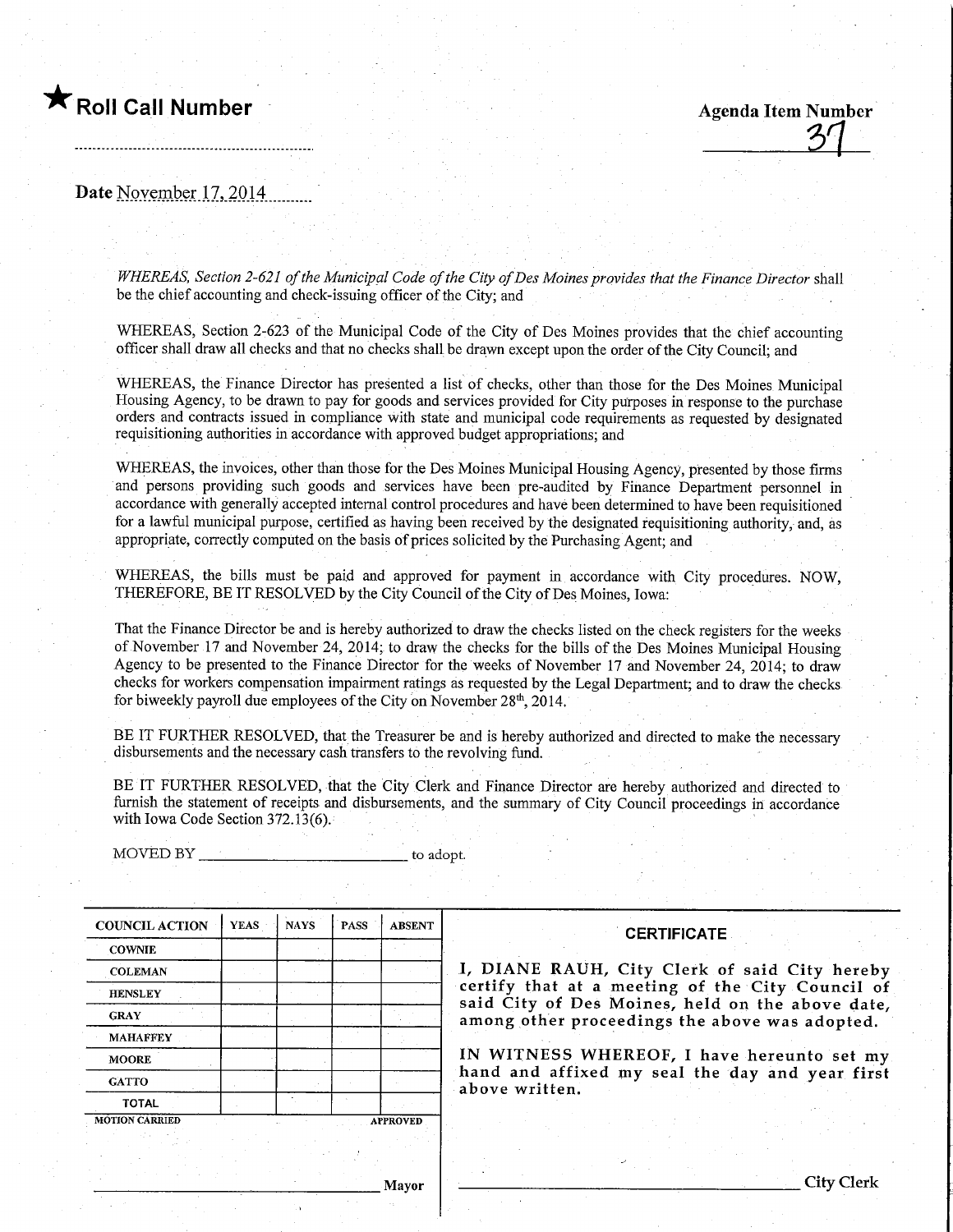### DES MOmES ENGINEERING DEPARTMENT CONSTRUCTION CONTRACT PARTIAL PAYMENT REQUEST



## For Check Register of November 14,2014 As approved by City Council on November 3, 2014 (Roll Call No. 14-1726)

November 10, 2014 Page No. 1

The work performed associated with the following listed construction contract partial payments has been constmcted in substantial compliance with the plans and specifications, and the Engineering Department hereby requests that the Finance Department process payment to the following contractors:

| <b>Activity ID</b> | <b>Project Title</b>                                                                                                                                                                                                                                                                                                                                        | <b>Contractor</b>                                                                                             | Partial<br>Payment<br>No. | Partial<br>Payment<br>Amount |
|--------------------|-------------------------------------------------------------------------------------------------------------------------------------------------------------------------------------------------------------------------------------------------------------------------------------------------------------------------------------------------------------|---------------------------------------------------------------------------------------------------------------|---------------------------|------------------------------|
| 042012005          | Beaver Avenue Streetscape - Beaver Crest Drive to<br>Fagen Drive                                                                                                                                                                                                                                                                                            | Concrete Technologies, Inc.<br>Brad Baumler, President<br>1001 SE 37th Street<br>Grimes, IA 50111             | 06                        | \$106,952.66                 |
|                    | STP-E-1945(804)--8V-77                                                                                                                                                                                                                                                                                                                                      |                                                                                                               |                           |                              |
|                    | Munis Contract No. 14166                                                                                                                                                                                                                                                                                                                                    |                                                                                                               |                           |                              |
| 062010018          | SE Connector Paving - S.E. 9th Street to S.E. 15th<br>Street <sup>-</sup>                                                                                                                                                                                                                                                                                   | <b>Elder Corporation</b><br>Jared R. Elder II, President<br>5088 E. University Avenue<br>Des Moines, IA 50327 | 23                        | \$207,286.38                 |
|                    | NHSX-U-1945 (408)--8S-77, NHSX-U-1945(408) --8S-77, NHSX-U-1945(408)--8S-77<br>Munis Contract No. 13007                                                                                                                                                                                                                                                     |                                                                                                               |                           |                              |
| 062011003          | S.W. 9th Street Widening - Titus Avenue to Kenyon<br>Avenue                                                                                                                                                                                                                                                                                                 | Concrete Technologies, Inc.<br>Brad Baumler, President<br>1001 SE 37th Street<br>Grimes, IA 50111             | 05                        | \$249,259.32                 |
|                    | CS-TSF-1945(750)--85-77, HSIP-1945(789)--8X-77, STP-U-1945-(797)--70-77<br>Munis Contract No. 15005                                                                                                                                                                                                                                                         |                                                                                                               |                           |                              |
| 062011007          | Euclid Avenue Intersection Improvements at Cornell<br>and Oxford Streets                                                                                                                                                                                                                                                                                    | Synergy Contracting LLC<br>Jesse Rognes, Owner/President<br>1120 2nd Street NE<br>Bondurant, IA 50035         | 06                        | \$212,719.93                 |
|                    | CS-TSF-1945(763)—85-77, CS-TSF-1945(766)—85-77, Polk, STPN-6-4(162)—2J-77<br>Munis Contract No. 14147<br>NOTE - PER REQUEST DATED FEBRUARY 7, 2014: Make payable to - Northern Escrow, Inc., FBO Synergy Contracting,<br>L.L.C.; and send payment to - Northern Escrow, Inc., Attn. Heather K. Schaus, 1276 South Robert Street, West St. Paul, MN<br>55118 |                                                                                                               |                           |                              |
| 062014001          | S.W. 14th Quiet Street                                                                                                                                                                                                                                                                                                                                      | Iowa State Contractors, Inc.<br>Joseph Cichowski, President<br>26 Greenbriar Ln<br>Ottumwa, IA 52501          | 04                        | \$9,315.94                   |
|                    | RT-1945(791)--9H-77<br>Munis Contract No. 15015                                                                                                                                                                                                                                                                                                             |                                                                                                               |                           |                              |
| 092013002          | 2013 Designated Neighborhood Sidewalk Replacement<br>Program                                                                                                                                                                                                                                                                                                | T K Concrete Inc.<br>Tony J. Ver Meer, President<br>1608 Fifield Road<br>Pella, IA 50219                      | 08                        | \$8,089.08                   |
|                    | Munis Contract No. 14106                                                                                                                                                                                                                                                                                                                                    |                                                                                                               |                           |                              |
|                    |                                                                                                                                                                                                                                                                                                                                                             |                                                                                                               |                           |                              |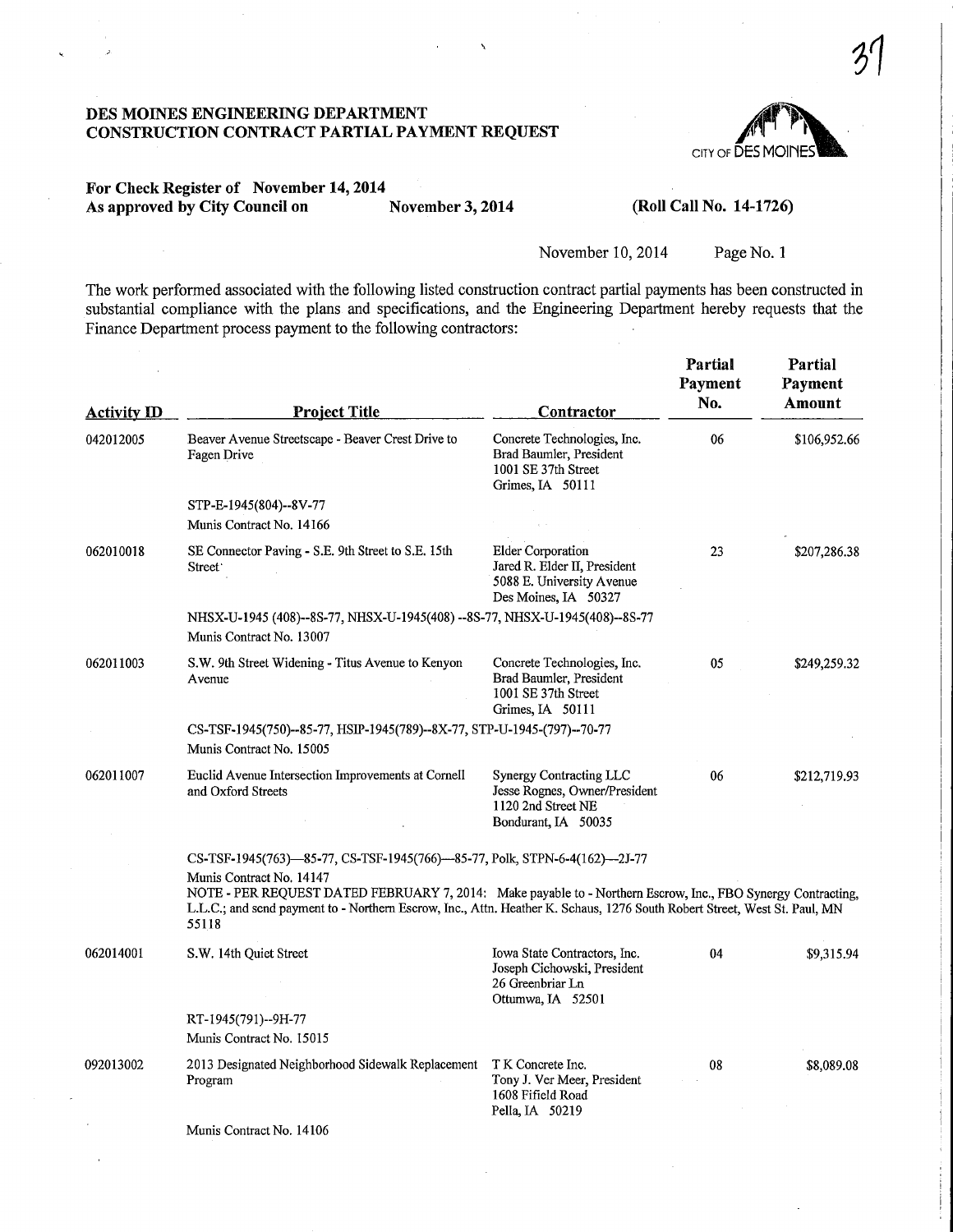### DES MOINES ENGINEERING DEPARTMENT CONSTRUCTION CONTRACT PARTIAL PAYMENT REQUEST

# CITY OF DES MOIN

 $3<sup>1</sup>$ 

## For Check Register of November 14,2014 As approved by City Council on November 3, 2014

### (Roll Call No. 14-1726)

November 10,2014

Page No. 2

| <b>Activity ID</b> | <b>Project Title</b>                           | Contractor                                                                                        | Partial<br>Payment<br>No. | Partial<br>Payment<br>Amount |
|--------------------|------------------------------------------------|---------------------------------------------------------------------------------------------------|---------------------------|------------------------------|
| 092014002          | 2014 Sidewalk Replacement Program              | MPS Engineers, P.C.<br>Umesh G. Shetye, President<br>1444 Illinois Street<br>Des Moines, IA 50314 | 05                        | \$56,071.09                  |
|                    | Munis Contract No. 15007                       |                                                                                                   |                           |                              |
| 092014004          | 2014 ADA Sidewalk Ramp Program - Contract 2    | MPS Engineers, P.C.<br>Umesh G. Shetye, President<br>1444 Illinois Street<br>Des Moines, IA 50314 | 01                        | \$5,573.91                   |
|                    | Munis Contract No. 15020                       |                                                                                                   |                           |                              |
| 122011001          | Army Post Road Bridge Over Great Western Trail | C. J. Moyna & Sons, Inc.<br>John P. Moyna, President<br>24412 Hwy 13<br>Elkader, IA 52043         | 12                        | \$181,351.58                 |

Munis Contract No. 14120

Requested by:

Pamela Ro

Pamela S. Cooksey, P.E. Des Moines Interim City Engineer

ec: City Clerk

Funds available:

Daniel E. Ritter Interim Des Moines Finance Director